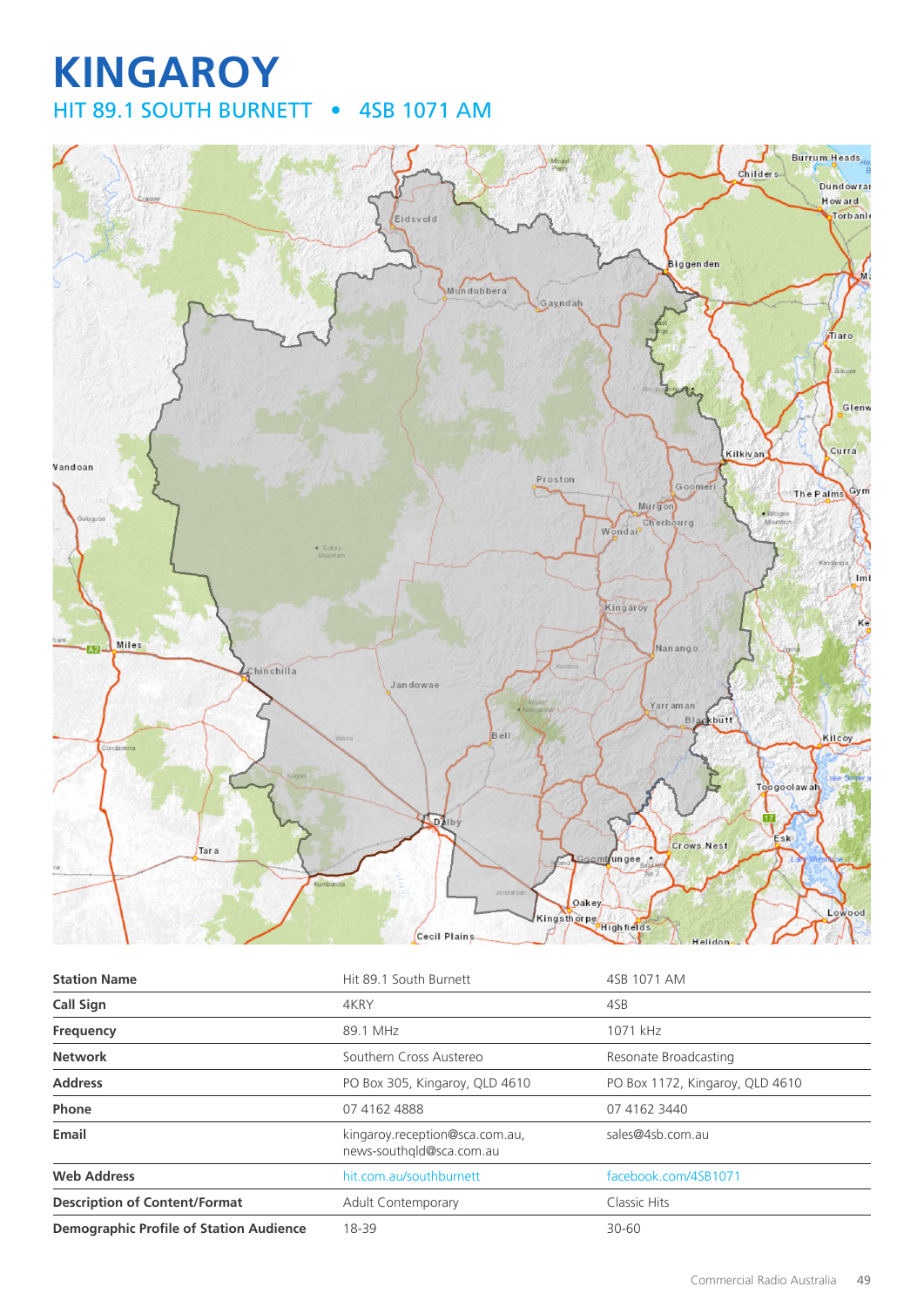## **KINGAROY**

Kingaroy is located in southeast Queensland, inland from Noosa and the Sunshine Coast. Kingaroy is the centre of a rich agricultural district just north of Toowoomba and the Darling Downs. Kingaroy is also home to coal mining facility, Meandu, and Power Station Tarong, which employ between 200-300 staff. The Swickers (Sunpork Pty Ltd) Abbatoir, the largest pork processing abbatoir in the Southern Hemisphere, is also located in Kingaroy.

In comparison to the 2011 census, the population within the radio licence area of Kingaroy has increased 3.89% to 62,513. Over 55% of the population is aged 40 years and over.

The birthplace for 86% of the population was Oceania including Australian, New Zealander, Indigenous and Islander persons.

Of the 11,026 people attending an educational institution, 51% were in infants or primary, 36% were attending a secondary educational institution, 6% attending university or another tertiary institution and 7% attending TAFE. Of the 18,451 people who already have a tertiary qualification, 22% have a degree and 78% have a certificate, diploma or another tertiary qualification.

The area also has a high level of home ownership; of the total dwellings (22,838) in Kingaroy, 41% are owned outright and 28% are mortgaged. Private rental properties represent 24% of total dwellings. Of the total households (22,573) in Kingaroy, 28% have a household income range between \$21,000 – \$41,999pa, 25% between \$42,000 – \$77,999pa, 10% between \$78,000 – \$103,999pa, and 17% over \$104,000pa.

All major banks, car dealers, fast-food restaurants, and an extensive selection of national retail, chain and independent stores are represented in the district.

#### **AGRICULTURE**

The distinctive rich red soil farmland around Kingaroy and the Darling Downs to the south is one of Australia's most important agricultural areas and produces a wide variety of crops. The area is probably best known for its peanuts. There are over 1 million orchard fruit trees, including nuts, in the region. Over 1.7 million kilograms of avocados and 289 thousand kilograms of peaches were produced.

The region is also a large cotton growing area as well as producing grain. The area produced nearly 100 thousand tonnes of wheat for grain and over 529 thousand tonnes of cereal for grain.

The region has a strong dairy and beef industry, with over 561 thousand beef cattle. There are also over 20 thousand dairy cattle and over 11 thousand head of sheep and lambs.

#### EMPLOYMENT

Kingaroy is a farming area; almost 23% of the workforce is agricultural. The majority (58%) of the labour force of 26,632 is employed full time. The main industries of employment are:

- Agriculture Forestry and Fishing;
- Education and Training/Health Care and Social Assistance; and
- Manufacturing/Electricity Gas Water and Waste Services/Construction.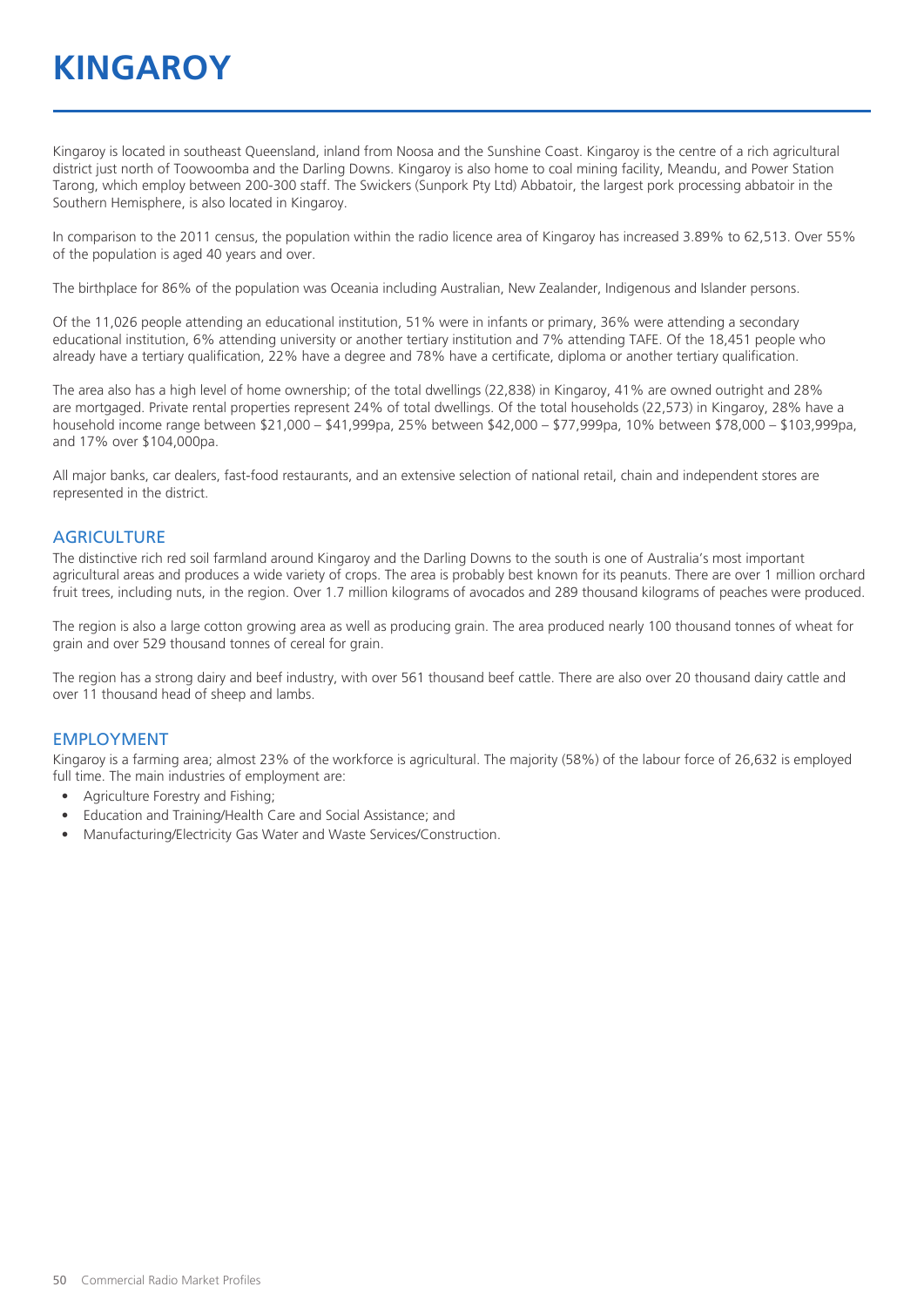# **KINGAROY**

#### AGE COHORTS

| Age                          | Male   | Female | Total  | <b>Market</b><br>population |
|------------------------------|--------|--------|--------|-----------------------------|
| $10 + \gamma$ ears           | 27,551 | 26,773 | 54,324 | 86.9%                       |
| 0-9 years                    | 4,227  | 3,962  | 8,189  | 13.1%                       |
| $10-17$ years                | 3,470  | 3,172  | 6,642  | 10.62%                      |
| 18-24 years                  | 2,043  | 1,890  | 3,933  | 6.29%                       |
| 25-39 years                  | 4,542  | 4,746  | 9,288  | 14.86%                      |
| 40-54 years                  | 6,275  | 6,220  | 12,495 | 19.99%                      |
| 55-64 years                  | 4,483  | 4,530  | 9,013  | 14.42%                      |
| 65-74 years                  | 4,289  | 3,907  | 8,196  | 13.11%                      |
| $75+$ years                  | 2,449  | 2,308  | 4,757  | 7.61%                       |
| Total 2011 population        | 30,423 | 29,747 | 60,170 |                             |
| <b>Total 2016 population</b> | 31,778 | 30,735 | 62,513 | 100%                        |
| % change 2011-2016           |        |        | 3.89%  |                             |

#### LABOUR FORCE

| <b>Employment classification</b> | Total  | Labour force |
|----------------------------------|--------|--------------|
| Full-time employed               | 15,437 | 57.96%       |
| Part-time employed               | 7.938  | 29.91%       |
| Not stated employed              | 1.448  | 5.44%        |
| Unemployed                       | 1,809  | 6.79%        |
| <b>Total labour force</b>        | 26,632 | 100%         |

#### HOUSEHOLD INCOME

| Income range (pa)       | Total  | Occupied<br>dwellings |
|-------------------------|--------|-----------------------|
| $$0 - $7,749$           | 497    | $2.2\%$               |
| $$7,750 - $20,999$      | 1,449  | 6.42%                 |
| $$21,000 - $41,999$     | 6,303  | 27.92%                |
| $$42,000 - $77,999$     | 5,748  | 25.46%                |
| $$78,000 - $103,999$    | 2,215  | 9.81%                 |
| $$104,000 - $129,999$   | 1,735  | 7.69%                 |
| $$130,000 - $155,999$   | 890    | 3.94%                 |
| $$160,000 - $181,999$   | 419    | 1.86%                 |
| $$182,000 - $207,999$   | 329    | 1.46%                 |
| $$208,000+$             | 477    | 2.11%                 |
| Not stated              | 2,511  | 11.12%                |
| <b>Total households</b> | 22,573 | 100%                  |

#### FAMILY STRUCTURE

| <b>Type of family</b>         | Total  | <b>Total families</b> |
|-------------------------------|--------|-----------------------|
| Couple families - Children    | 6,085  | 37.05%                |
| Couple families - No children | 7.707  | 46.93%                |
| Single parents                | 2.440  | 14.86%                |
| Other families                | 192    | 1.17%                 |
| <b>Total families</b>         | 16,424 | 100%                  |

### **OCCUPATION**

| <b>Employment classification</b>                                     | <b>Total</b> | <b>Occupations</b> |
|----------------------------------------------------------------------|--------------|--------------------|
| Managers/Professionals                                               | 8,129        | 32.79%             |
| Technicians & trade workers/<br>Community & personal service workers | 5,598        | 22.58%             |
| Clerical & administrative workers                                    | 2.443        | 9.85%              |
| Sales workers                                                        | 1,815        | 7.32%              |
| Machinery operators & drivers/Labourers                              | 6.388        | 25.77%             |
| Not stated                                                           | 420          | 1.69%              |
| <b>Total</b>                                                         | 24,793       | 100%               |

#### INDUSTRY

| Industry                                                                                                      | <b>Total</b> | Workforce |
|---------------------------------------------------------------------------------------------------------------|--------------|-----------|
| Agriculture, forestry & fishing                                                                               | 5.498        | 22.46%    |
| Mining                                                                                                        | 810          | 3.31%     |
| Manufacturing/Electricity, gas, water &<br>waste services/Construction                                        | 3,990        | 16.3%     |
| Wholesale trade/Retail trade/<br>Accommodation & food services                                                | 3.678        | 15.02%    |
| Transport, postal & warehousing/<br>Information, media & communications                                       | 905          | 3.7%      |
| Financial & insurance services/<br>Rental hiring & real estate services/<br>Administration & support services | 945          | 3.86%     |
| Professional scientific & technical services                                                                  | 620          | 2.53%     |
| Public administration & safety                                                                                | 1,199        | 4.9%      |
| Education & training/Health care &<br>social assistance                                                       | 4,790        | 19.57%    |
| Arts & recreation services                                                                                    | 75           | 0.31%     |
| Other services                                                                                                | 848          | 3.46%     |
| Not stated                                                                                                    | 1,123        | 4.59%     |
| Total                                                                                                         | 24,481       | 100%      |

#### ANNUAL HOUSEHOLD EXPENDITURE

| <b>Product or service</b>            | $$000's$ (pa) |
|--------------------------------------|---------------|
| Food & non-alcoholic beverages       | 263,457       |
| Alcoholic beverages                  | 37,911        |
| Clothing & footwear                  | 48,535        |
| Household furnishings & equipment    | 63,237        |
| Furniture & floor coverings          | 19,343        |
| Household appliances                 | 16,081        |
| Household services & operation       | 53,832        |
| Medical care & health expenses       | 94,102        |
| Motor vehicle purchase               | 65,792        |
| Motor vehicle running costs          | 166,009       |
| Recreation                           | 196,995       |
| Recreational & educational equipment | 49,310        |
| Holidays                             | 86,536        |
| Personal care                        | 33,346        |